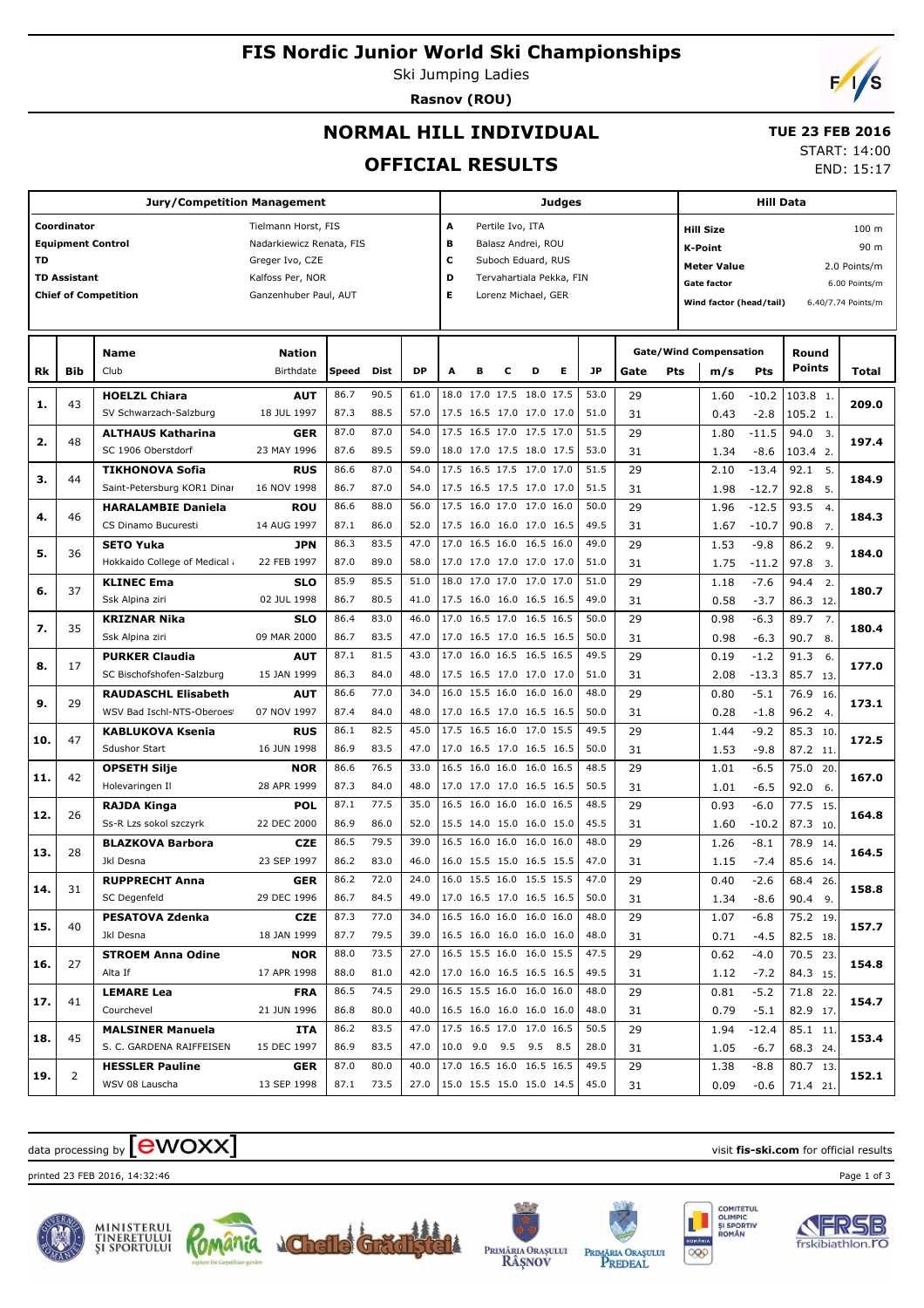# **FIS Nordic Junior World Ski Championships**

Ski Jumping Ladies **Rasnov (ROU)**



END: 15:17

## **NORMAL HILL INDIVIDUAL**

#### **TUE 23 FEB 2016** START: 14:00

### **OFFICIAL RESULTS**

|           |     | <b>Name</b>                    | <b>Nation</b> |              |             |           |                          |   |   |   |   |           |      |     | <b>Gate/Wind Compensation</b> |            | Round         |       |  |
|-----------|-----|--------------------------------|---------------|--------------|-------------|-----------|--------------------------|---|---|---|---|-----------|------|-----|-------------------------------|------------|---------------|-------|--|
| <b>Rk</b> | Bib | Club                           | Birthdate     | <b>Speed</b> | <b>Dist</b> | <b>DP</b> | A                        | в | c | D | Е | <b>JP</b> | Gate | Pts | m/s                           | <b>Pts</b> | <b>Points</b> | Total |  |
|           |     | <b>WATANABE Minami</b>         | <b>JPN</b>    | 87.4         | 78.5        | 37.0      | 16.5 16.5 16.0 16.0 16.5 |   |   |   |   | 49.0      | 29   |     | 0.50                          | $-3.2$     | 82.8<br>12    |       |  |
| 20.       | 24  | Sapporo Nihon Univ. High Sch   | 05 SEP 1997   | 87.0         | 71.0        | 22.0      | 16.0 15.5 15.5 15.5 15.5 |   |   |   |   | 46.5      | 31   |     | 0.39                          | $-2.5$     | 66.0 26.      | 148.8 |  |
| 21.       | 18  | <b>IWASA Haruka</b>            | <b>JPN</b>    | 87.3         | 73.5        | 27.0      | 16.0 15.5 16.0 16.0 15.5 |   |   |   |   | 47.5      | 29   |     | $-0.10$                       | 0.8        | 75.3 18.      | 147.3 |  |
|           |     | Nihon University               | 12 APR 1996   | 87.1         | 75.0        | 30.0      | 16.5 15.5 16.0 16.0 16.0 |   |   |   |   | 48.0      | 31   |     | 0.94                          | $-6.0$     | 72.0 20.      |       |  |
| 22.       | 15  | <b>REISCH Agnes</b>            | <b>GER</b>    | 87.1         | 71.5        | 23.0      | 16.0 15.5 16.0 15.5 16.0 |   |   |   |   | 47.5      | 29   |     | $-0.32$                       | 2.5        | 73.0 21.      | 146.9 |  |
|           |     | Wsv Isny                       | 11 OCT 1999   | 86.7         | 76.0        | 32.0      | 16.5 15.5 16.0 16.0 15.5 |   |   |   |   | 47.5      | 31   |     | 0.87                          | $-5.6$     | 73.9 19.      |       |  |
| 23.       | 23  | <b>DIEU Romane</b>             | <b>FRA</b>    | 86.5         | 76.5        | 33.0      | 16.0 15.0 15.5 15.0 15.0 |   |   |   |   | 45.5      | 29   |     | 0.38                          | $-2.4$     | 76.1 17.      | 146.1 |  |
|           |     | C.S courchevel                 | 19 DEC 2000   | 86.0         | 73.5        | 27.0      | 16.0 15.0 15.0 14.5 15.0 |   |   |   |   | 45.0      | 31   |     | 0.32                          | $-2.0$     | 70.0 23.      |       |  |
| 24.       | 11  | <b>RAJNOCHOVA Michaela</b>     | <b>CZE</b>    | 87.3         | 67.5        | 15.0      | 16.0 15.5 15.5 15.0 15.5 |   |   |   |   | 46.5      | 29   |     | 0.49                          | $-3.1$     | 58.4 30.      | 142.0 |  |
|           |     | TJ Roznov pod Radhostem        | 30 MAY 1997   | 87.4         | 81.5        | 43.0      | 17.0 16.0 16.0 16.0 16.5 |   |   |   |   | 48.5      | 31   |     | 1.23                          | $-7.9$     | 83.6 16.      |       |  |
| 25.       | 8   | <b>KLEVEN Thea Sofie</b>       | <b>NOR</b>    | 85.9         | 85.5        | 51.0      | 17.0 16.5 17.0 16.5 16.5 |   |   |   |   | 50.0      | 29   |     | 1.94                          | $-12.4$    | 88.6<br>8.    | 140.7 |  |
|           |     | Gjerpenkollen Hoppklubb        | 22 DEC 2000   | 84.8         | 67.0        | 14.0      | 15.5 14.5 14.5 14.5 14.5 |   |   |   |   | 43.5      | 31   |     | 0.85                          | $-5.4$     | 52.1 30.      |       |  |
| 26.       | 21  | <b>BAKKE Tonje</b>             | <b>NOR</b>    | 87.1         | 70.5        | 21.0      | 16.0 15.5 15.5 15.0 15.0 |   |   |   |   | 46.0      | 29   |     | $-0.28$                       | 2.2        | 69.2 24.      | 137.4 |  |
|           |     | Elverum Hopp                   | 19 APR 1998   | 87.1         | 75.0        | 30.0      | 15.5 15.0 15.0 15.0 14.5 |   |   |   |   | 45.0      | 31   |     | 1.07                          | $-6.8$     | 68.2 25.      |       |  |
| 27.       | 32  | <b>KUSTOVA Alexandra</b>       | <b>RUS</b>    | 86.6         | 67.5        | 15.0      | 15.0 14.0 14.5 14.0 14.5 |   |   |   |   | 43.0      | 29   |     | $-0.38$                       | 2.9        | 60.9<br>29.   | 132.1 |  |
|           |     | SK MO SHVSM ODYSHS CSP         | 26 AUG 1998   | 87.2         | 77.5        | 35.0      | 15.5 15.0 15.0 15.0 16.0 |   |   |   |   | 45.5      | 31   |     | 1.46                          | $-9.3$     | 71.2 22.      |       |  |
| 28.       | 13  | <b>EILERS Natalie</b>          | <b>CAN</b>    | 85.9         | 73.5        | 27.0      | 16.0 15.5 16.0 15.5 16.0 |   |   |   |   | 47.5      | 29   |     | 0.93                          | $-6.0$     | 68.5 25.      | 126.0 |  |
|           |     | Altius Nordic Ski Club         | 31 OCT 1998   | 86.1         | 69.5        | 19.0      | 15.5 15.0 15.5 15.5 15.5 |   |   |   |   | 46.5      | 31   |     | 1.25                          | $-8.0$     | 57.5 29.      |       |  |
| 29.       | 25  | <b>TRAMBITAS Andreea Diana</b> | <b>ROU</b>    | 85.8         | 74.0        | 28.0      | 16.0 14.5 14.5 14.5 15.0 |   |   |   |   | 44.0      | 29   |     | 1.15                          | $-7.4$     | 64.6<br>27.   | 123.8 |  |
|           |     | Css Brasovia                   | 31 MAY 2000   | 85.3         | 71.5        | 23.0      | 16.0 15.5 15.0 14.5 15.0 |   |   |   |   | 45.5      | 31   |     | 1.45                          | $-9.3$     | 59.2 28.      |       |  |
| 30.       | 39  | <b>SANKEY Logan</b>            | <b>USA</b>    | 86.0         | 71.0        | 22.0      | 16.0 15.5 15.5 15.5 15.5 |   |   |   |   | 46.5      | 29   |     | 1.13                          | $-7.2$     | 61.3<br>28.   | 121.8 |  |
|           |     | Steamboat Springs Winter Sp    | 28 MAY 1998   | 85.9         | 71.0        | 22.0      | 15.5 15.0 16.0 15.0 15.5 |   |   |   |   | 46.0      | 31   |     | 1.17                          | $-7.5$     | 60.5 27.      |       |  |

|     |    | Not qualified for final round                            |                           |      |      |      |                          |  |      |    |                 |     |      |
|-----|----|----------------------------------------------------------|---------------------------|------|------|------|--------------------------|--|------|----|-----------------|-----|------|
| 31. | 22 | <b>ARMSTRONG Gabriella</b><br>New York ski ed foundation | <b>USA</b><br>06 DEC 1998 | 86.7 | 66.5 | 13.0 | 16.0 15.5 15.5 15.0 15.0 |  | 46.0 | 29 | 0.34<br>$-2.2$  |     | 56.8 |
| 32. | 38 | <b>HAMMING Eleora</b><br>Altius Nordic ski club          | <b>CAN</b><br>13 AUG 1999 | 85.5 | 68.5 | 17.0 | 15.5 14.5 14.5 14.0 14.5 |  | 43.5 | 29 | 0.65<br>$-4.2$  |     | 56.3 |
| 33. | 9  | <b>NOSKOVA Glafira</b><br><b>Sdushor Start</b>           | <b>RUS</b><br>16 JUL 2000 | 87.0 | 69.5 | 19.0 | 15.5 15.0 15.5 15.0 15.5 |  | 46.0 | 29 | 1.57<br>$-10.0$ |     | 55.0 |
| 34. | 5  | <b>HUBER Julia</b><br>SK Rottenmann-Steiermark           | <b>AUT</b><br>29 NOV 1998 | 86.6 | 65.5 | 11.0 | 15.5 15.0 15.5 15.5 15.5 |  | 46.5 | 29 | 0.63<br>$-4.0$  |     | 53.5 |
| 35. | 34 | <b>MALSINER Lara</b><br>S. C. GARDENA RAIFFEISEN GL      | <b>ITA</b><br>14 APR 2000 | 85.7 | 65.5 | 11.0 | 15.5 15.0 15.5 15.0 15.5 |  | 46.0 | 29 | 0.69<br>$-4.4$  |     | 52.6 |
| 36. | 33 | <b>BODNARCHUK Natasha</b><br>Altius Nordic ski club      | <b>CAN</b><br>13 JUN 1998 | 85.2 | 68.0 | 16.0 | 15.5 15.0 14.5 14.0 14.5 |  | 44.0 | 29 | 1.40<br>$-9.0$  |     | 51.0 |
| 37. | 12 | <b>SZWAB Joanna</b><br><b>KS Chocholow</b>               | <b>POL</b><br>17 FEB 1997 | 86.4 | 66.0 | 12.0 | 15.5 15.5 15.5 15.0 15.5 |  | 46.5 | 29 | $-8.8$<br>1.38  |     | 49.7 |
| 38. | 30 | <b>LARSON Cara</b><br>Norge Ski club                     | <b>USA</b><br>05 NOV 2000 | 85.3 | 64.5 | 9.0  | 15.5 15.5 15.5 15.0 15.5 |  | 46.5 | 29 | $-7.1$<br>1.11  |     | 48.4 |
| 39. | 10 | <b>MAURER Nicole</b><br>Altius Nordic Ski Club           | <b>CAN</b><br>28 JAN 2000 | 85.8 | 63.0 | 6.0  | 15.5 15.0 15.5 15.0 15.0 |  | 45.5 | 29 | $-5.0$<br>0.78  |     | 46.5 |
| 40. | 20 | <b>DRONIAK Khrystyna</b><br>Verkhovyna Ski school        | <b>UKR</b><br>06 JUL 1999 | 86.5 | 60.0 | 0.0  | 15.0 14.5 14.0 14.0 14.0 |  | 42.5 | 29 | $-0.50$         | 3.9 | 46.4 |
| 41. | 16 | <b>IMMENS Mollie</b><br>Norge Ski club                   | <b>USA</b><br>23 MAR 2000 | 86.6 | 60.5 | 1.0  | 14.5 14.0 14.0 14.0 13.5 |  | 42.0 | 29 | $-0.04$         | 0.3 | 43.3 |

# data processing by **CWOXX** and  $\overline{C}$  and  $\overline{C}$  and  $\overline{C}$  and  $\overline{C}$  and  $\overline{C}$  and  $\overline{C}$  and  $\overline{C}$  and  $\overline{C}$  and  $\overline{C}$  and  $\overline{C}$  and  $\overline{C}$  and  $\overline{C}$  and  $\overline{C}$  and  $\overline{C}$  and  $\overline{C}$

printed 23 FEB 2016, 14:32:46 Page 2 of 3